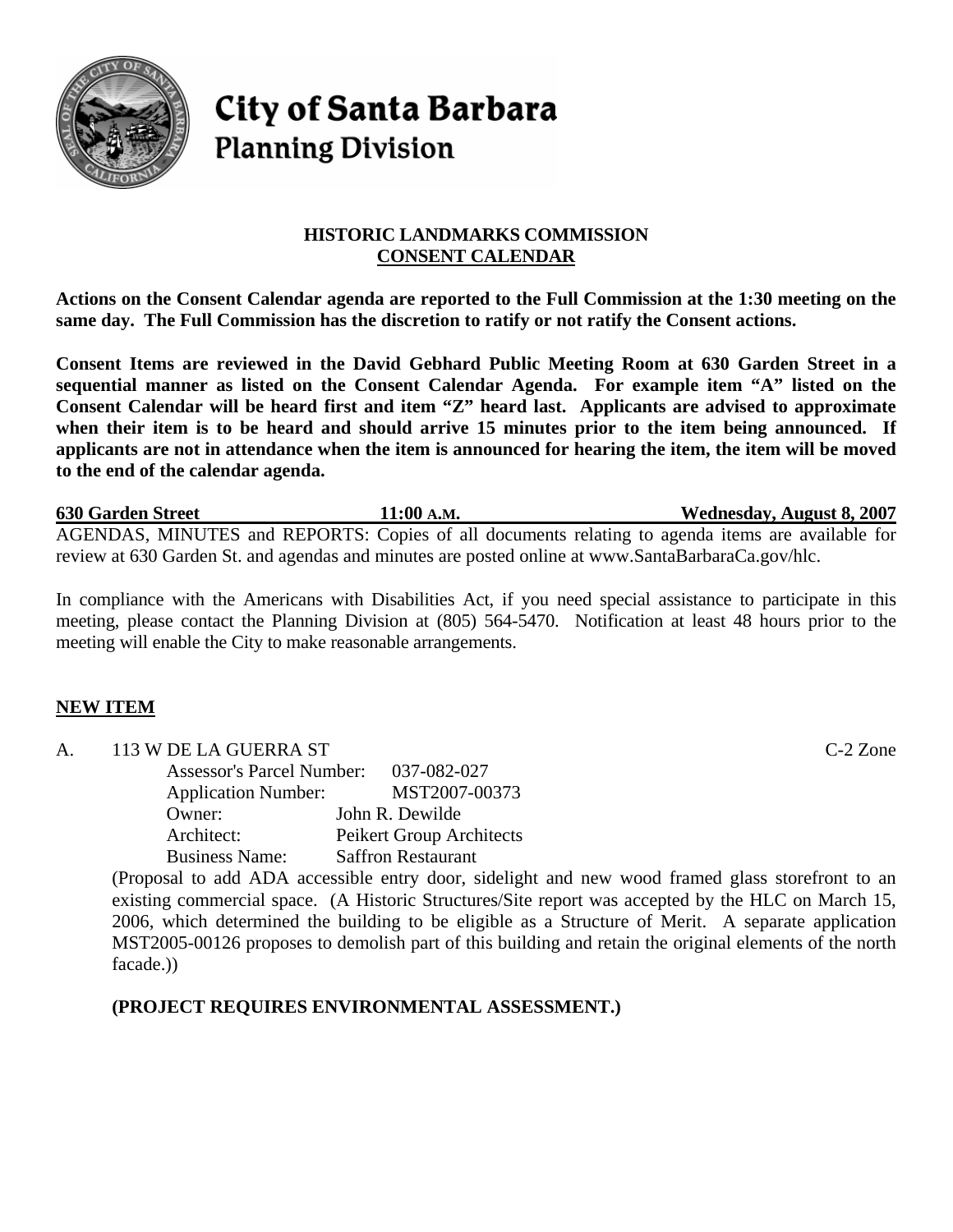including new plaster wall and roll-up metal auto bay gate.)

## **NEW ITEM**

| <b>B.</b> | 436 STATE ST                          |                                                                                                    | C-M Zone |
|-----------|---------------------------------------|----------------------------------------------------------------------------------------------------|----------|
|           | Assessor's Parcel Number: 037-212-001 |                                                                                                    |          |
|           | <b>Application Number:</b>            | MST2007-00368                                                                                      |          |
|           | Owner:                                | Diane Baskin Trust 3/9/05                                                                          |          |
|           | Architect:                            | Dawn Sherry                                                                                        |          |
|           | <b>Business Name:</b>                 | <b>Bucatini Restaurant</b>                                                                         |          |
|           |                                       | (Proposal to convert an existing 303 square feet auto bay to storage space for Bucatini restaurant |          |

#### **CONTINUED ITEM**

C. 1 STATE ST HRC-2/SD-3 Zone

|                            | Assessor's Parcel Number: 033-102-017                                                     |
|----------------------------|-------------------------------------------------------------------------------------------|
| <b>Application Number:</b> | MST2007-00297                                                                             |
| Owner:                     | Romasanta Family Living Trust 12/3/03                                                     |
| Architect:                 | Larry Clark                                                                               |
| <b>Business Name:</b>      | <b>Eladio's Restaurant</b>                                                                |
|                            | (Proposal for rooftop equipment screening with wrought iron grillework and bird netting.) |

#### **(Third Concept Review.)**

#### **FINAL REVIEW**

D. 31 W CARRILLO ST C-2 Zone

| <b>Assessor's Parcel Number:</b>    | 039-321-001           |
|-------------------------------------|-----------------------|
| <b>Application Number:</b>          | MST2007-00004         |
| Owner:                              | Due West, LLP         |
| Applicant:                          | Tynan Group, Inc.     |
| Architect:                          | <b>Backen Gillam</b>  |
| Landscape Architect: Arcadia Studio |                       |
| Designer:                           | Ann Kale & Associates |
| <b>Business Name:</b>               | Hotel Andalucía       |

(Proposed door and window changes to the south elevation and *porte-cochère* and new light fixtures, awnings, and planters on the south and west elevations. Also proposed is to change out existing tile and add new tile in the *porte-cochère* and the addition of four decorative flags over the vehicle entry on Carrillo Street.)

**(Final Approval is requested of the chandeliers in the porte-cochere.)**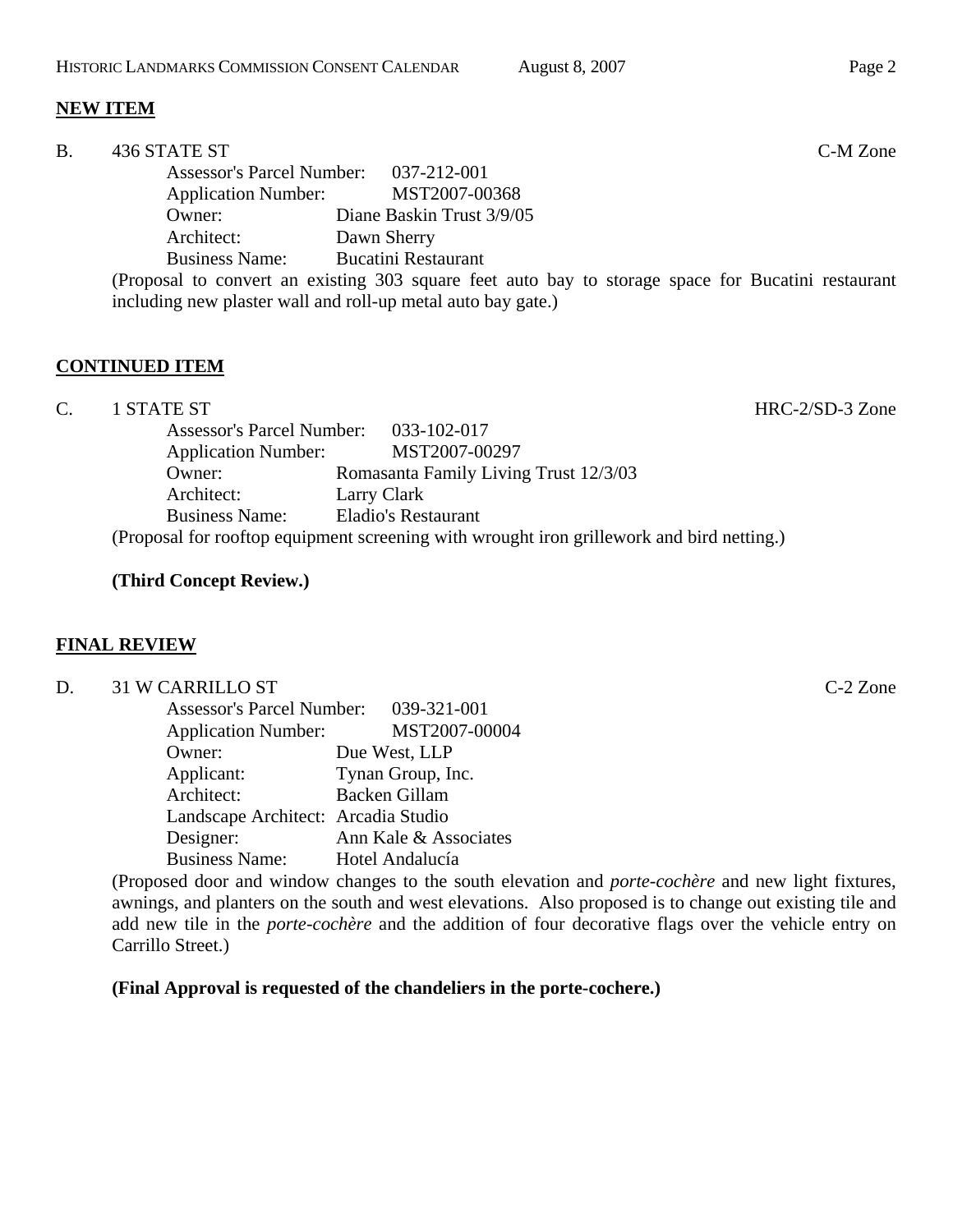## **FINAL REVIEW**

E. 12 E MONTECITO ST HRC-2/SD-3 Zone Assessor's Parcel Number: 033-051-016 Application Number: MST95-00044

 Architect: Gregory Burnett and Michael Collins Applicant: Rodney James Shull Memorial Foundation Architect: Henry Lenny Design Studio

(Proposal to construct an 11,091 square foot two-story youth hostel with 100 beds and 60 parking spaces on a vacant parcel.)

#### **(Final Approval of details is requested.)**

## **NEW ITEM**

| F. | 1221 CHAPALA ST                                                                                         | $C-2$ Zone |  |
|----|---------------------------------------------------------------------------------------------------------|------------|--|
|    | Assessor's Parcel Number: 039-172-002                                                                   |            |  |
|    | MST2007-00381<br><b>Application Number:</b>                                                             |            |  |
|    | Montgomery Revocable Family Trust<br>Owner:                                                             |            |  |
|    | Architect: Cearnal Andrulaitis, LLP                                                                     |            |  |
|    | (Proposal to remove and relocate an existing door and wrought iron balcony from front to side elevation |            |  |
|    | and install 3-panel glazed doors with large wrought iron balcony at front elevation to enlarge existing |            |  |
|    | opening.)                                                                                               |            |  |

## **NEW ITEM**

| G. | 1017 STATE ST                                                                    |                                     | $C-2$ Zone |
|----|----------------------------------------------------------------------------------|-------------------------------------|------------|
|    | Assessor's Parcel Number: 039-281-019                                            |                                     |            |
|    | Application Number: MST2007-00390                                                |                                     |            |
|    | $O$ wner:                                                                        | Victor William & Susan Marie Schaff |            |
|    | (Proposal to permit an as-built wooden planter cover on an existing storefront.) |                                     |            |

## **NEW ITEM**

H. 229 E CAÑÓN PERDIDO ST C-2 Zone

 Assessor's Parcel Number: 029-292-011 Application Number: MST2007-00388 Owner: Melvin Rosenfeld Designer: Lisa Bregante Design

(Proposal to remove an existing concrete retaining wall with plaster face construction and construct new concrete retaining wall to abate ENF2007-00628.)